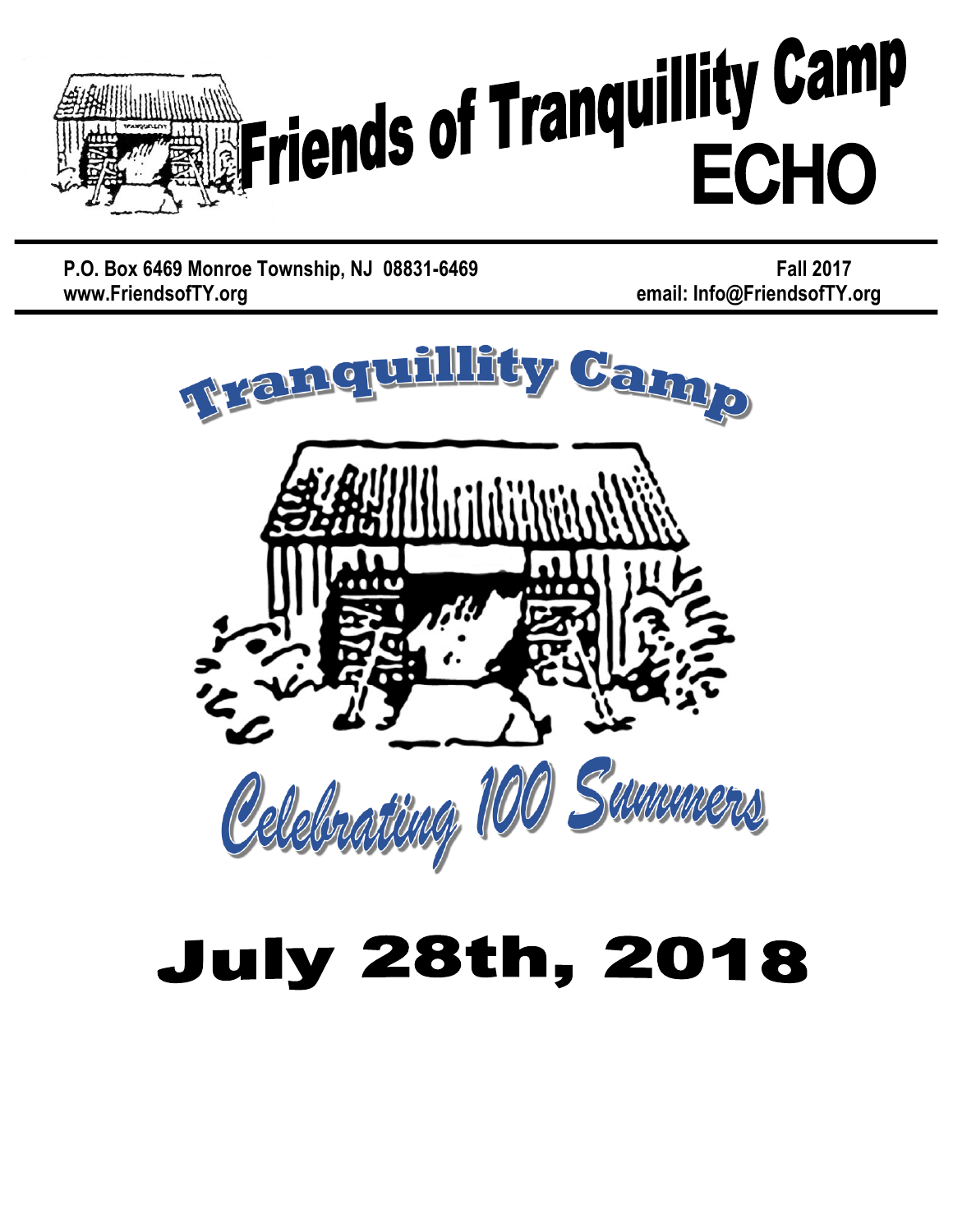Dear Tranquillity Family,

Lisa and I wish you and your families a happy and healthy new year.

Tranquillity Camp had a great 99th summer. Thousands of happy camper memories were created.

Friends of Tranquillity Camp hosted the following events this past year: Our first Walk with Tranquillity Camp last October, a trip to Broadway to enjoy School of Rock, a very successful Florida luncheon, and our secondSaturday evening pre-Visiting Day dinner.

This year's Walk with Tranquillity Camp is being held on October 8th, simultaneously in Pinellas Park & Boca Raton Florida, Atlanta, and Alley Pond Park in Queens. Our events serve the dual purpose of engaging an increasing number of participants to enjoy each other's company and to increase our contributions for Camp. Please note that our volunteers are not only board members and their families. We are not a closed group. Please join our group of TY supporters!

This year we celebrated the children of Tranquillity Camp with a mid-summer yearbook, printed and distributed on Visiting Day, and we are currently finalizing the end of summer version to be available online.

Friends of Tranquillity Camp was able to achieve several goals this year:

- We opened our newly expanded and renovated Health Center and a new Street Hockey Rink.
- Our beloved Barn has been completely re-sided. This was the second stage of its renovation; last year it received a new foundation and understructure. By the end of the summer the new siding started to naturally turn gray. Well into the barn's third century, it is ready to usher in Tranquillity's second century.

Camp's enrollment and finances continue to build upon improvements over the last few years, as a result of some very heavy lifting by Richard Lawrence and Marc Cohn, Richie and Sherrie Lerner, and the tireless Camp staff. Friends of Tranquillity Camp is the fundraising arm that will enable Camp to continue to provide wonderful life lessons and summer experiences for children, including those attending courtesy of camp scholarships.

We are now ready to concentrate our efforts towards the 100th Summer Celebration, to be held at Camp on Saturday, July 28, 2018. It will be a great event. We look forward to greeting many former campers and counselors reuniting to celebrate this historic achievement and support Camp's future.

Yours in Noblesse Oblige,

*Cary*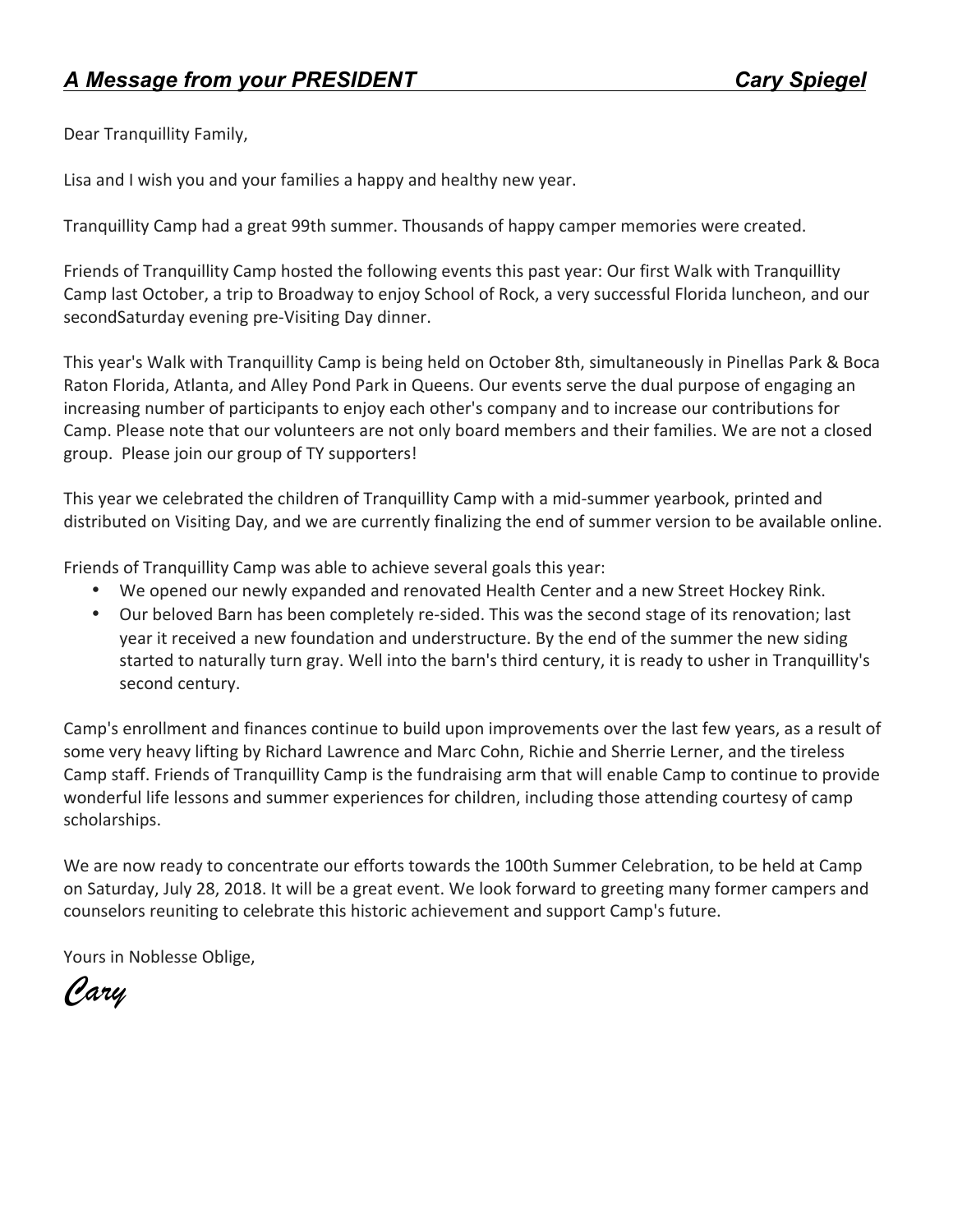#### *View from Lake Pearl………A Message From The Cohen Family*

This past summer, as I sat and looked out at the grass so green and the sky so blue, it amazed me to think that we are going to celebrate our 100<sup>th</sup>summer at Tranquillity. Almost a century ago, Elias A. Cohen brought ten boys, and later ten girls, to enjoy the little farm upstate. Here we are, enjoying those same fields, yet many more houses and buildings, blessed to be a part of not only the Tranquillity history but also the Tranquillity family. Regardless of whether you attended camp as a camper, staff member or worker, visited camp, or donated time and/or money – you all play a vital role in ensuring the continuation of the legacy of Elias A. Cohen, Pearl C. Miller, and Tranquillity Camp. Tranquillity Camp brought us together and has given us a bond that is truly immeasurable, special, and what most would call magical.

So that others may continue to experience this wonderful place, we all need to work together to ensure Tranquillity Camp is there for the generations to come. You all know the cliché - it takes a village; well, it is true! No one person can do this alone. Some of you may recall that the Cohen family gave the greater part of the fiscal support before the Alumni/Friends of Tranquility began in 1953. As the years progressed, a portion of the family continued to support Tranquillity financially. As time went on, more funding sources were required to meet the fiscal necessities of running Tranquillity. We found ways to meet our fiscal needs, including relying on gifts and donations from our magnificent Tranquillity family. Today, our future success requires every one of us to do what we can to propagate the superb history of Tranquillity Camp. It is up to all of us to give innumerable more kids a chance to appreciate our beloved summer haven.

Yes, our summer haven: the place where we became better people while creating lifelong friendships, enjoying the glorious warmth of summer. It does not matter in the scheme of things if we do not see each other on a daily basis. It does not matter that we have not been in touch with some people in years. What matters is that those we met through our TY camp experience enhanced our lives and we are better people due to those experiences. Tranquillity shaped who we are today.

It is exciting to know that Tranquillity will be celebrating its  $100<sup>th</sup>$  camp season one year from now. I genuinely hope there are 100 more. I humbly ask you to do what you can to guarantee our camp has a strong future, bringing joy to children long after we are only memories. Always remember, your participation is valued. If you would like to help, and are not sure how to help, please just ask. My dream is for Tranquillity to always be filled with happy boys and girls learning the same lessons we did about Noblesse Oblige and living together in peace and harmony, developing the lifelong friendships we were lucky to experience. I hope tomorrow's children will take these same lessons to heart and do what they can for others in the spirit of Noblesse Oblige and for the future of Tranquillity Camp. Pearl used to say, "And so it goes...from one generation to other." May we pass down the best parts of our lives, and may we always remember - we are all God's little children.

Personally, I am profoundly proud of you all and deeply honored to know such a variety of awesome and inspiring people. Thank you all for being part of my life and a wonderful part of Tranquillity's long and glorious history. I look forward to creating many more happy times with all of you and wish you the best.

#### Love, *Cheryl Schwartz Janer*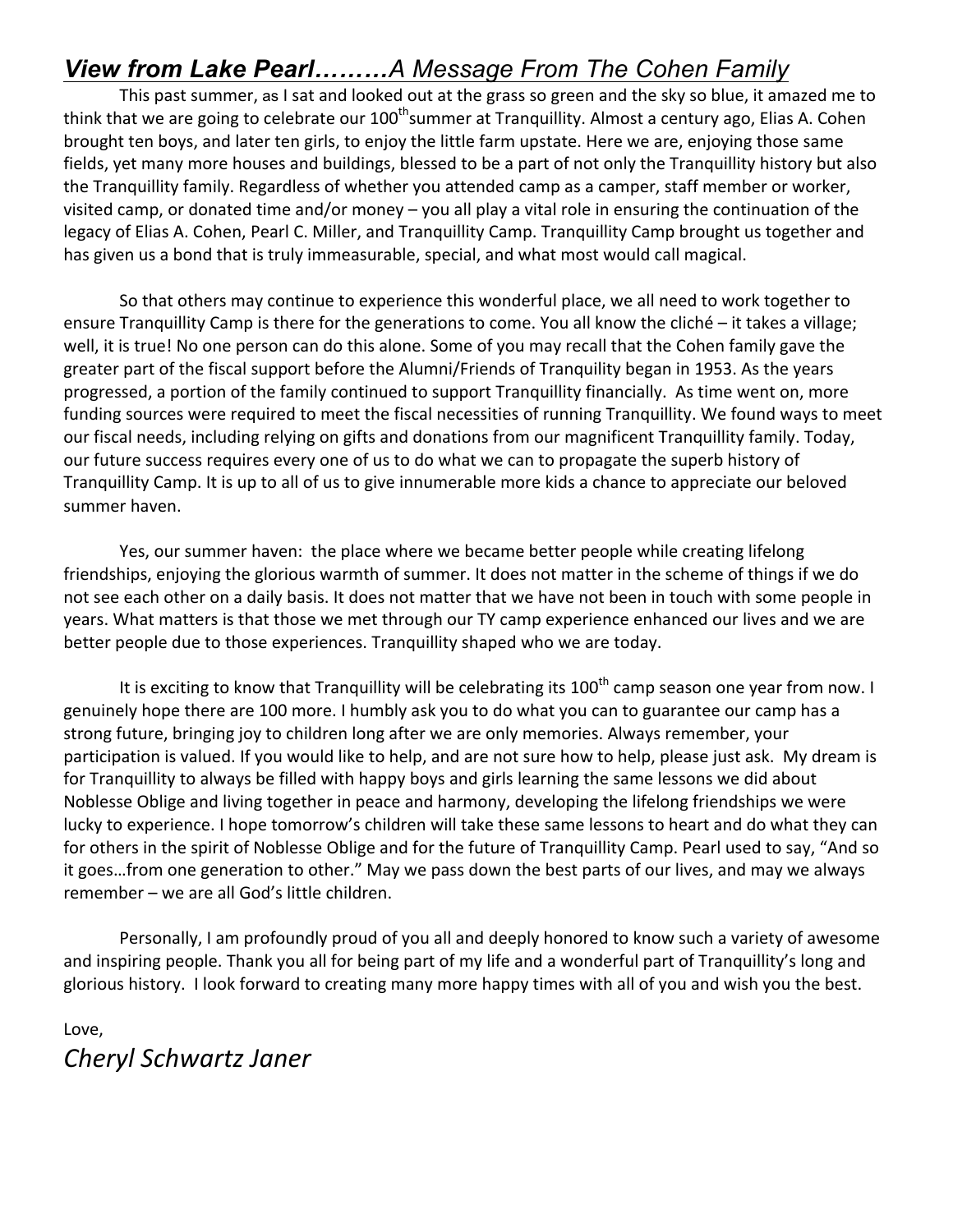#### *DATELINE EARLTON\_\_\_\_\_\_\_\_\_\_\_\_\_\_\_\_\_\_\_\_\_\_\_\_\_\_\_Richard Lerner* .

Dear Alumni,

Tranquillity Camp has just completed its  $99<sup>th</sup>$  summer. As the campers and staff return to school and college, I would like to congratulate and thank each one of them for helping to make the summer of 2017 an extraordinary one for us all.



On Alumni/Visiting Weekend this summer, we had dozens of former campers and counselors, who came from all over the country to reunite at TY. Throughout the summer, I received numerous calls from past Tranquillity-ites wishing us well and wanting to visit. It is obvious what an impact Tranquillity has had on all our lives. TY was not just a summer home to so many, but a place where our characters were developed and molded, first under the guidance of Elias A. Cohen, and for many of us by the influence of Pearl Miller. Although Pearl is gone, her memory remains in all of us. We are dedicated to carrying on her noble work in perpetuity. She remains the guiding light for camp, and will continue to be an inspiration to us all.

Thank you to Paul Cohen and his family for our new street hockey rink, which immediately became one of the campers' favorite activities. The barn restoration was completed before the start of the summer and, thanks to the Leeds Family's generosity, the iconic barn will be here for generations to come. Thanks to the fundraising efforts of the "Friends of Tranquillity Camp", the newly expanded infirmary was a great and necessary addition to our first-rate facilities.

As we continue to flourish, it is the responsibility of all of us to lend a hand to Tranquillity. This summer as always we maintained our tradition of helping deserving children. We search for children who need TY. Whether due to financial hardships, family circumstances or a host of other reasons, it is our obligation to help.

2018 will mark the 100<sup>th</sup> milestone summer of Tranquillity Camp! What better way to celebrate our centennial summer than a party at camp. We hope you will join us on Saturday, July 28 (Visiting Day/Alumni Weekend) for a gala celebration with campers, parents and Alumni. Invitations soon to be sent.

We look forward to seeing you all. Happy and Healthy New Year to you and your family.

### *Richard & Sherrie*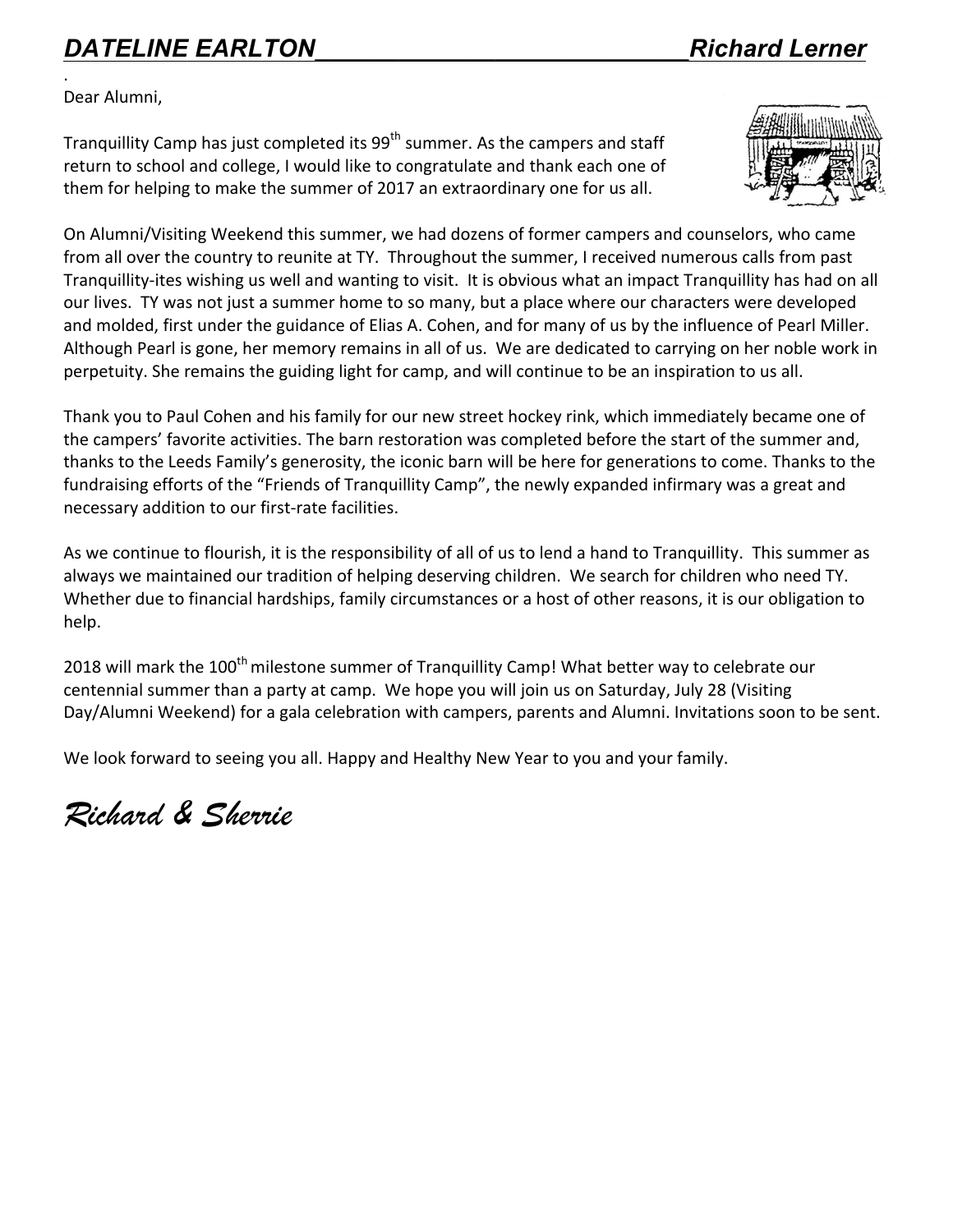## On the Marriage Go Round

Greg Politan is engaged to Stacie Rosenblatt Ali Kaufman is engaged to Jason Jacobson **Cori Sobolow is engaged to Keith Landon Jackie Bamme is engaged to Jason Biegel Mike Pond is engaged to Becky Affleck Mara Brockman married Seth Dorne Aaron Feldman married Petra Vaessen Lila Breindel marred Tim Fanelli Sara Adler married Derek Goins David Eisenbaum married Claire Marian**

Rebecca Brown is engaged to Tucker Burr Shari Jaffess Davidson is engaged to Jonathan Golub

MAZEL-GRAMS

A big "Boom Chicka Boom" to Jon Garner on his new job as a lecturer in Neurological Physiotherapy at **Charles Sturt University in Australia** 

Congratulations to Sarah Menis on getting 1<sup>st</sup> place in the Robotics Regional Fair in Atlanta **Rebecca Brown has graduated USF Morsani College of Medicine - Tampa, Fla. and has begun her Orthopedic Surgery Residency at Loyola Chicago.**

**Mazel Tov to Daniel Menis on his Bar Mitzvah.** 

**Mazel Tov to former camper and FOTY supporter Robin (Levine-Sadler) and husband Josh on the B'nai** Mitzvah of their children, grandchildren of former camper and FOTY members Lewis and Lorraine Levine. **Congratulations to Hunter Scott and the Plainview Hawks on winning the New York State Little League** Championship. Hunter was able to compete in the Little League World Series.

# Glad You're on the Road to Recovery

**Paul Cohen Wendy Seslowsky Ira Waldinger Harold Weinman**

## Future Tranquility -ites

Congratulations to Brandon Pflaum and his wife Amanda on their newborn, Wesley Draker Pflaum. **Congratulations to Ilyssa Kleinert Kritz and her husband Jason on their newborn, Brayden Garret Kritz.** 

**Congratulations to Daniel and Stephanie Cohn on their newborn, Rachel Tami Cohn.** Congratulations to Jamie Kupfer Hughes and her husband on their newborn, Landon James Hughes. Congratulations to Genna Himmelfarb Custard and her husband Ben on their newborn, Dylan James. Congratulations to Jennifer Pastrich Solomon and her husband Daniel on their newborn, Lilah Sylvie. Congratulations to Dana Leff Doucet and her husband AJ on their newborn, Charlee Marie Doucet.

#### **Sunshine Greeting Cards**

The Friends of Tranquillity Camp continues to offer **Sunshine and Greeting Cards** for all occasions. Cards can be sent in honor of a birthday, anniversary, graduation and many other occasions. Cards are also available for sympathy and remembrances. Cards are available for a minimum donation of \$5. For more information or to order cards, please contact Brittney (Ronik) Scott: brittney1scott@gmail.com or visit the Friends of Tranquillity website: http://friendsofty.org/.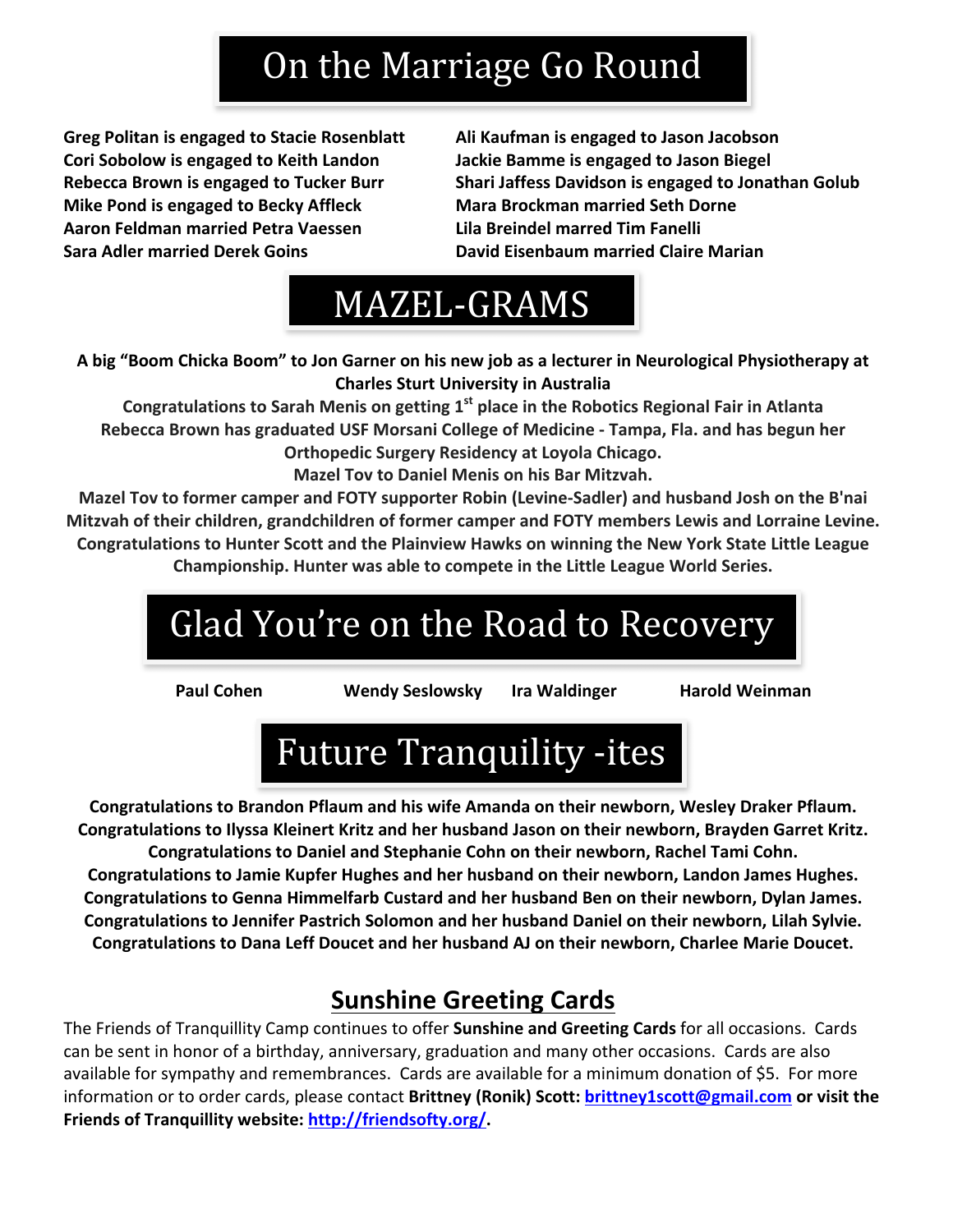## Off to the Halls of Ivy

**Sarah Wachs- Binghamton University Holly Gozinsky - SUNY Cortland Skylar Ruiz – Quinnipiac University Stephanie Stern – University of Delaware Lauren Rossman – University of Delaware Jenna Goodman – University of Albany Jennifer Mindes – SUNY New Paltz Rachel Aber – Tulane University Devan Kaner – East Stroudsburg University Ben Jacobs – Towson University Mark Thurston – SUNY New Paltz Josh Thurston – Vaughn College Max Scelfo – SUNY Oneonta Noah Jacobs – SUNY Oswego Ethan Klein – University at Buffalo Scott Budkofsky – University of Indiana**

**Rachel Gillman – SUNY Cortland Sydney Cassano – University of South Carolina Ali Schear – The Ohio State University Jordan Cohen – University of South Florida Max Heller – Binghamton University Zach Mortman – Virginia Tech University Josh Rosen – Old Dominion University**

## Off to the Real World - University Graduates

**Aaron Brown – Binghamton University Brett Kanter – Binghamton University Rachel Friedman – University of Tampa Carly Acker – University at Buffalo Abbie Levison - Lewis and Clark College Jill Faber – Cornell University Sasson Rafailov – Cornell University Stephen Samolsky – Tulane University Alexa Bergenfeld – Binghamton University Stephen Bozier – Brown University**

**Sydney Kaplan - University at Buffalo Stacey Weinberg – Western Connecticut State Stacey Davidson – James Madison Stefanie Goldberg – Binghamton University Nicole Hoffman – SUNY Plattsburgh Lisa Guerrera – Macaulay Honors College Lucy Zicherman – SUNY Oneonta Matt Pidgeon – University of Rhode Island Kelsey Urrutia - Binghamton University Carly Messitte – University at Massachusetts Ryan Gandolfi - University at Massachusetts Ashley Newmark – Hofstra University (MBA) Hannah Grossman – Stony Brook University (Masters Degree)**

**Did you know…**

you can support TY by using **amazon**smile

...when amazon shoppers switch to smile.amazon.com and choose **Friends of Tranquillity Camp**, TY will get  $.5\%$  (1/2%) of every purchase



 $S<sub>m</sub>$ 

### http://smile.amazon.com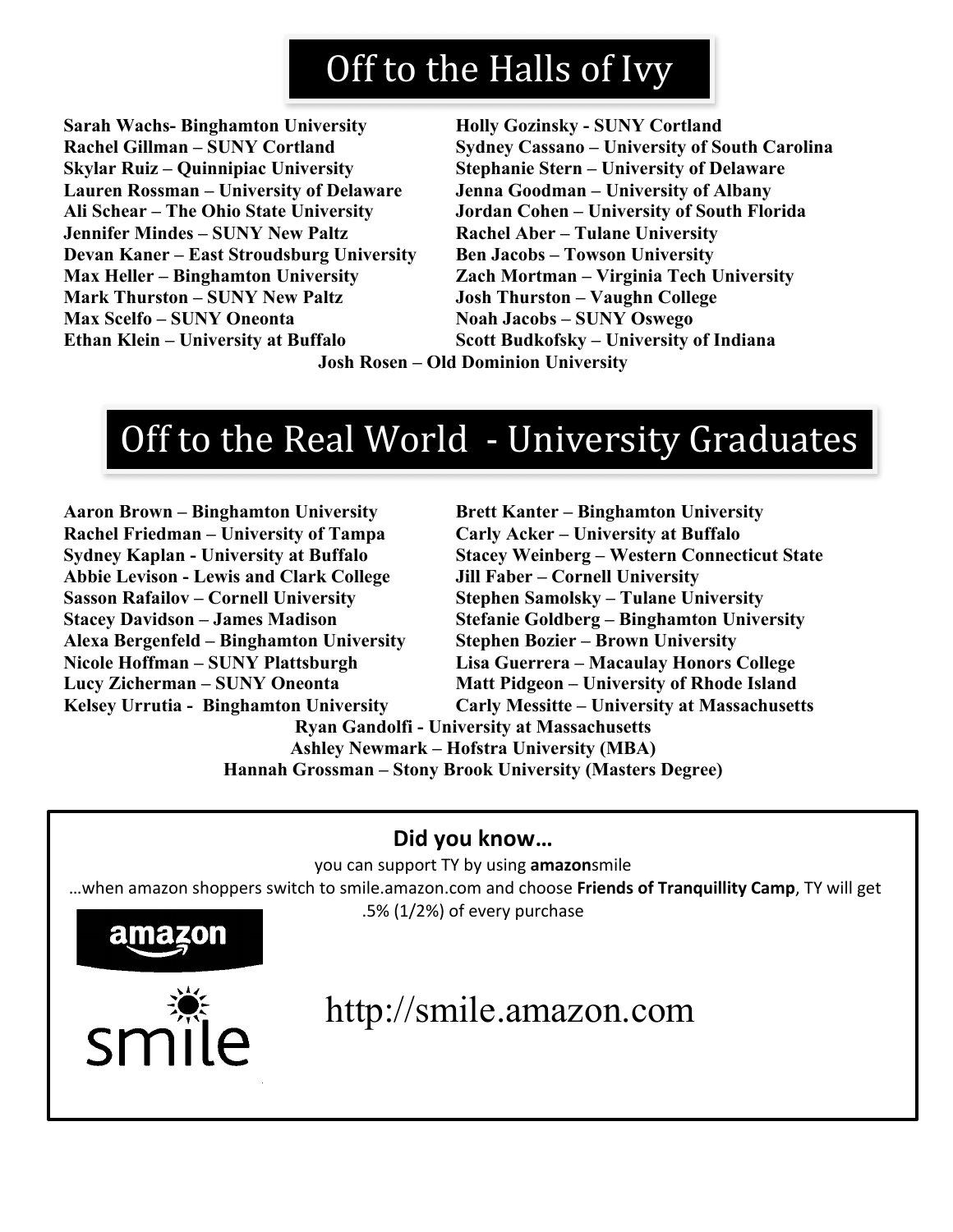## In Memoriam

Garrett Kassler – former TY Alumni, beloved son, brother, nephew, grandson and friend, was taken from us too soon on February 4th of this year at the tender age of 26. He will always be remembered for his enlightening smile and his unique ability to offer a kind word of support, his friendship, and his desire to **help others. He attended SUNY Oswego and Nassau Community College, where he made the Dean's List.** Garrett enlisted in the USMC in 2014, but due to an injury was discharged before he could finish his commitment. In 2015 and 2016, Garrett volunteered his time to promote drug prevention and awareness for the Nassau County Executive, Ed Mangano. He spoke at many official functions, sharing his story and his fight with addiction. He was an active participant in the teaching of Narcan administration and the promotion of Vivitrol, an opiate antagonist. Although it cannot be measured, his efforts may have saved some precious lives. He will forever be survived by his sister Erica, a current TY alumnus, and his mother **and father.**

David Freund - Tranquillity played a huge role in David's life. The Freund family has a long history at TY, as their father Alex was an original camper. All three of his children (David, Babette and James) attended **camp for many years, as well as Babette's daughter Alyssa. Please keep Babette, James, her mom Jewel,** and her daughter Alyssa in your thoughts and prayers.

Robert Quinn - Condolences to Muriel (Shelby) Schwartz Quinn, former counselor, and Cheryl Janer, Beverly Vitale and Barbara Weiler, former campers and counselors, on the passing of Shelby's dear husband Robert Quinn. Though Shelby and Robert found each other later in life, they were truly soulmates and spent four glorious years together. Together, they were an inspiration for all who knew **them.** Robert will continue to be loved and remembered by all who knew him.

**Stephen Vitale - It is with great sadness that we announce the death of Stephen Joseph Vitale, who passed away peacefully on September 4, 2017 in Palm Bay, Florida. He was full of life and was loved** dearly by his family and friends, all of whom enjoyed spending time with him. He made family events a fun time with his colorful stories. His wife and kids were the joy of his life. Stephen is survived by his **wife, Beverly Schwartz Vitale, former camper and counselor, and his children, Anthony and Gianna, a**  current camper.

**Ilana Goldstein - On July 9, 2017, Ilana Tess Goldstein was tragically taken from this earth at only 25 years** of age. Among many things, Ilana had a fantastic sense of humor, with a laugh that lit up the room, and she was an incredibly talented musician with a passion to create. Ilana is survived by her father, Adam, **and her sister, Rachel.**

## **Memorial Bricks**

**Engraved Bricks are currently being sold to help support Tranquillity Camp. Bricks can be engraved to** honor your family, Alumni members, and current campers and will be placed around Pearl C. Miller's **Memorial Tree.**

Bricks are available in two sizes, at two donation levels. There is a 4" x 8" brick, which can be personalized with 3 lines of text with 13 letters per line. These bricks require a minimum donation of \$100. The larger brick is 8" x 8" and will support 5 lines of text, and will require a minimum donation of **\$500. Please add to this project and help support Tranquillity.**

**If you wish to purchase a brick to add to the walk, please contact Richard Lerner, or go to** http://www.friendsofty.org/please-contribute. Pearl's Memorial Walk is located in front of the Pearl C. Miller **Sports Center and currently has over 100 Tranquillity personalized bricks.**